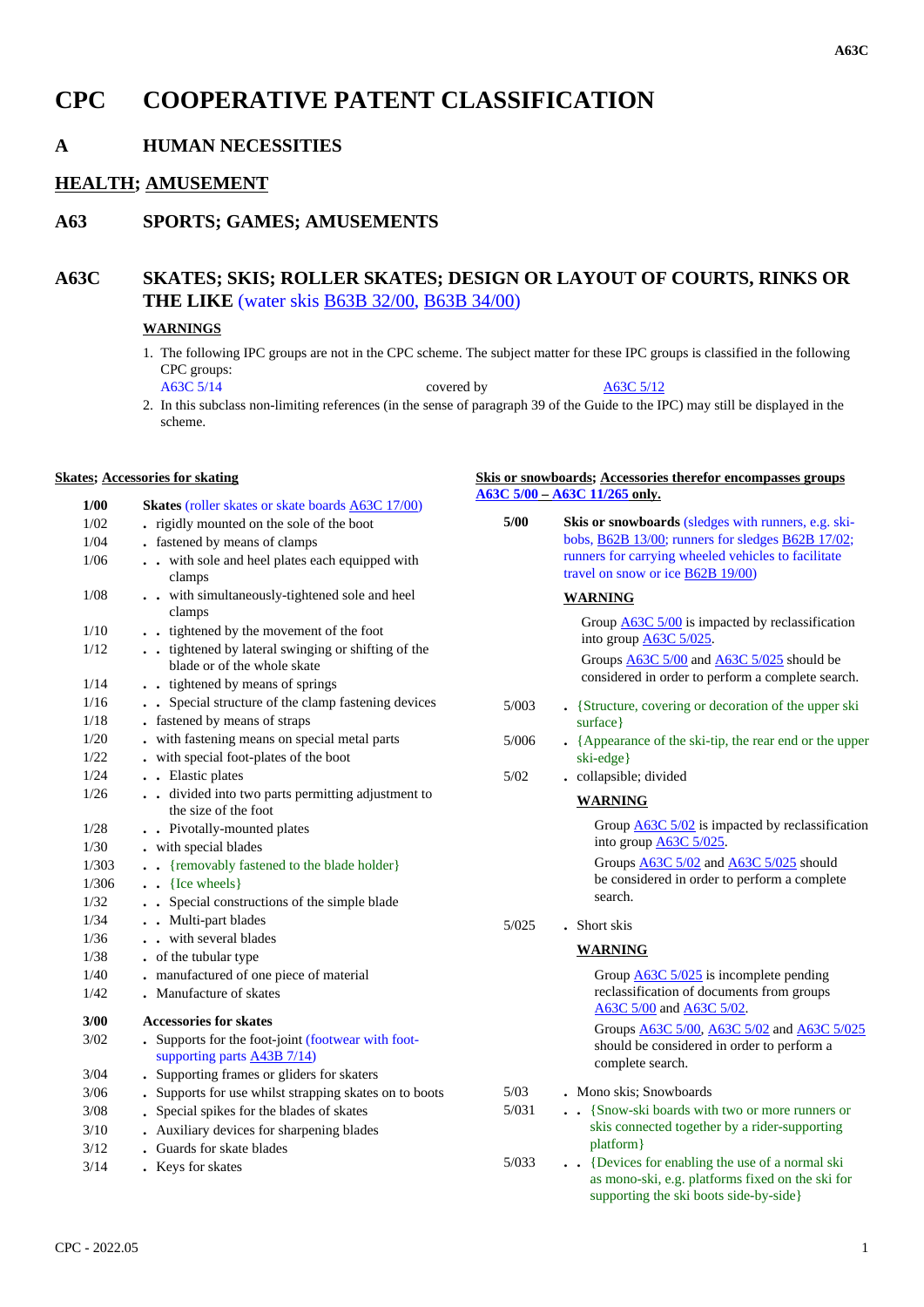| 5/035           | . with ground engaging rolls or belts                                                                                                                                                                                                     |                |
|-----------------|-------------------------------------------------------------------------------------------------------------------------------------------------------------------------------------------------------------------------------------------|----------------|
| 5/04            | • Structure of the surface thereof                                                                                                                                                                                                        |                |
| 5/0405          | • · {Shape thereof when projected on a plane, e.g.<br>sidecut, camber, rocker}                                                                                                                                                            |                |
| 5/0411          | $\ldots$ {asymmetric}                                                                                                                                                                                                                     |                |
| 5/0417          | . . {with fins or longitudinal protrusions on the<br>running sole}                                                                                                                                                                        |                |
| 5/0422          | . . {Longitudinal guiding grooves}                                                                                                                                                                                                        |                |
| 5/0428          | . {Other in-relief running soles (tooth-shaped<br>running sole-plates A63C 7/06)}                                                                                                                                                         |                |
| 5/0434          | $\bullet$ $\bullet$ { of the side walls }                                                                                                                                                                                                 |                |
| 5/044           | . . of the running sole                                                                                                                                                                                                                   |                |
| 5/048<br>5/0485 | . . of the edges                                                                                                                                                                                                                          |                |
| 5/052           | {Complementary or supplementary ski edges}<br>. . of the tips or rear ends                                                                                                                                                                |                |
| 5/056           | . Materials for the running sole                                                                                                                                                                                                          |                |
| 5/06            | . with special devices thereon, e.g. steering devices                                                                                                                                                                                     |                |
| 5/061           | . . {Ski-boot sole-scrapers}                                                                                                                                                                                                              |                |
| 5/062           | {Protection or reinforcement devices for the ski-                                                                                                                                                                                         |                |
|                 | tip or the ski rear end                                                                                                                                                                                                                   |                |
| 2005/063        | • {Rolling or like devices}                                                                                                                                                                                                               |                |
| 5/065           | Anti-crossing devices                                                                                                                                                                                                                     |                |
| 5/07            | . comprising means for adjusting stiffness                                                                                                                                                                                                |                |
| 5/075           | • Vibration dampers (vibration dampers per se<br>F <sub>16</sub> F <sub>7</sub> /00 <sup>)</sup>                                                                                                                                          |                |
| 5/08            | - motor-driven $(A63C)$ 5/035 takes precedence;                                                                                                                                                                                           |                |
|                 | {apparatus for towing skis A63C 11/10})                                                                                                                                                                                                   |                |
| 5/085<br>5/11   | . { with rolling or like devices}                                                                                                                                                                                                         |                |
|                 | $\bullet$ combined with sails or the like $\{$ ; Accessories<br>specially adapted for sail-skiing}                                                                                                                                        |                |
|                 | <b>NOTE</b>                                                                                                                                                                                                                               |                |
|                 | When classifying in this group, details of sail<br>or rigging arrangements which are suited for<br>marine wind propulsion are also classified in the<br>relevant groups of subclass <b>B63H</b> , e.g. in groups<br>В63Н 8/00, В63Н 9/04. |                |
|                 | <b>WARNING</b>                                                                                                                                                                                                                            |                |
|                 | Group $\underline{A63C}$ 5/11 is impacted by reclassification<br>into groups <b>B63H 8/00</b> - B63H 8/70 and<br>B63H 9/04 - B63H 9/072.                                                                                                  |                |
|                 | All groups listed in this Warning should be<br>considered in order to perform a complete<br>search.                                                                                                                                       | $\overline{2}$ |
| 5/12            | • Making thereof; Selection of particular materials<br>(materials for the running sole A63C 5/056)                                                                                                                                        |                |
| 5/122           | {Selection of particular materials for damping<br>$\ddotsc$<br>purposes, e.g. rubber or the like}                                                                                                                                         |                |
| 5/124           | {Selection of particular materials for the upper ski<br>surface }                                                                                                                                                                         |                |
| 5/126           | . {Structure of the core}                                                                                                                                                                                                                 |                |
| 5/128           | . . {A part for the binding being integrated within<br>the board structure, e.g. plate, rail, insert}                                                                                                                                     |                |
| 5/16            | . Devices enabling skis to be used whilst held in a<br>particular configuration with respect to each other,<br>e.g. for training purposes                                                                                                 |                |
| 7/00            | Devices preventing skis from slipping back; Ski-<br>stoppers or ski-brakes                                                                                                                                                                |                |
| 7/005           | {Devices preventing skis from slipping back,<br>actuated by the boot}                                                                                                                                                                     |                |
| 7/02            | Skins; Substitutes for skins                                                                                                                                                                                                              |                |

| 7/04           | . Fastening-devices for skins                                                                              |
|----------------|------------------------------------------------------------------------------------------------------------|
| 7/06           | • Tooth-shaped running sole-plates                                                                         |
| 7/08           | . Stoppage blades attachable to the skis in such                                                           |
|                | manner that these blades are permanently in the                                                            |
|                | operative position                                                                                         |
| 7/10           | . Hinged stoppage blades attachable to the skis in                                                         |
|                | such manner that these blades can be moved out of                                                          |
|                | the operative position                                                                                     |
| 7/1006         | $\bullet$ {Ski-stoppers}                                                                                   |
| 7/1013         | {actuated by the boot (A63C 7/106 takes<br>.                                                               |
| 7/102          | precedence) }<br>{articulated about one transverse axis}                                                   |
| 7/1026         | . {laterally retractable above the ski                                                                     |
|                | surface }                                                                                                  |
| 7/1033         | · {articulated about at least two transverse                                                               |
|                | $axes\}$                                                                                                   |
| 7/104          | {laterally retractable above the ski                                                                       |
|                | surface }                                                                                                  |
| 7/1046         | {actuated by the ski-binding (A63C 7/106 takes<br>$\ddot{\phantom{0}}$                                     |
|                | precedence) }                                                                                              |
| 7/1053         | {laterally retractable above the ski surface}                                                              |
| 7/106          | . {articulated about a longitudinal axis}                                                                  |
| 7/1066         | . {for mono-skis or snow-ski boards}                                                                       |
| 7/1073         | $\bullet$ {Ski-brakes}                                                                                     |
| 7/108          | {operated by hand, e.g. using a stick, by leg or<br>$\ddot{\phantom{a}}$                                   |
|                | by boot}                                                                                                   |
| 7/1086         | {operated by other means, e.g. by electric,                                                                |
|                | pneumatic or hydraulic means}                                                                              |
| 7/1093         | $\bullet$ $\bullet$ {Details}                                                                              |
| 7/12           | Ski crampons preventing lateral slipping                                                                   |
| 9/00           |                                                                                                            |
|                |                                                                                                            |
| 9/001          | Ski bindings                                                                                               |
| 9/002          | {Anti-friction devices}                                                                                    |
| 9/003          | • {Strap closures or latches; Leashes}<br>$\ddot{\phantom{0}}$                                             |
| 9/005          | {Non-swivel sole plate fixed on the ski}<br>$\ddot{\phantom{0}}$                                           |
|                | {with means for adjusting the position of a shoe<br>holder or of the complete binding relative to the ski} |
| 9/0053         | . {for length adjustment}                                                                                  |
| 9/0057         | {for height adjustment}                                                                                    |
| 9/006          | . {with a climbing wedge}                                                                                  |
| 9/007          | • {Systems preventing accumulation of forces on the                                                        |
|                | binding when the ski is bending}                                                                           |
| 2009/008       | {with a binding element sliding along a rail during                                                        |
|                | use or setting}                                                                                            |
| 9/02           | Non-self-releasing bindings with swivel sole-plate                                                         |
|                | or swivel parts, i.e. Ellefsen-type                                                                        |
| 9/04           | Non-self-releasing long strap bindings                                                                     |
| 9/06           | . Non-self-releasing heel-engaging cable bindings                                                          |
|                | fastened to the front end of the ski                                                                       |
| 9/065          | {Details, e.g. cables, guides for cables, sockets,                                                         |
|                | hooks, claws or stretchers}                                                                                |
| 9/08           | - yieldable or self-releasing in the event of an                                                           |
| 9/0802         | accident, i.e. safety bindings                                                                             |
|                | {other than mechanically controlled, e.g.<br>electric, electronic, hydraulic, pneumatic,                   |
|                | magnetic, pyrotechnic devices; Remote control                                                              |
|                | (A63C 9/0885 takes precedence) }                                                                           |
| 9/0805         | • {Adjustment of the toe or heel holders; Indicators                                                       |
|                | therefor (adjusting toe-clamps A63C 9/22)}                                                                 |
| 9/0807         | • {for both towing and downhill skiing}                                                                    |
| 9/081          | . with swivel sole-plate                                                                                   |
| 9/082          | . with swivel heel-plate                                                                                   |
| 9/083<br>9/084 | . with loosenable cable strap<br>with heel hold-downs, e.g. swingable<br>$\ddot{\phantom{0}}$              |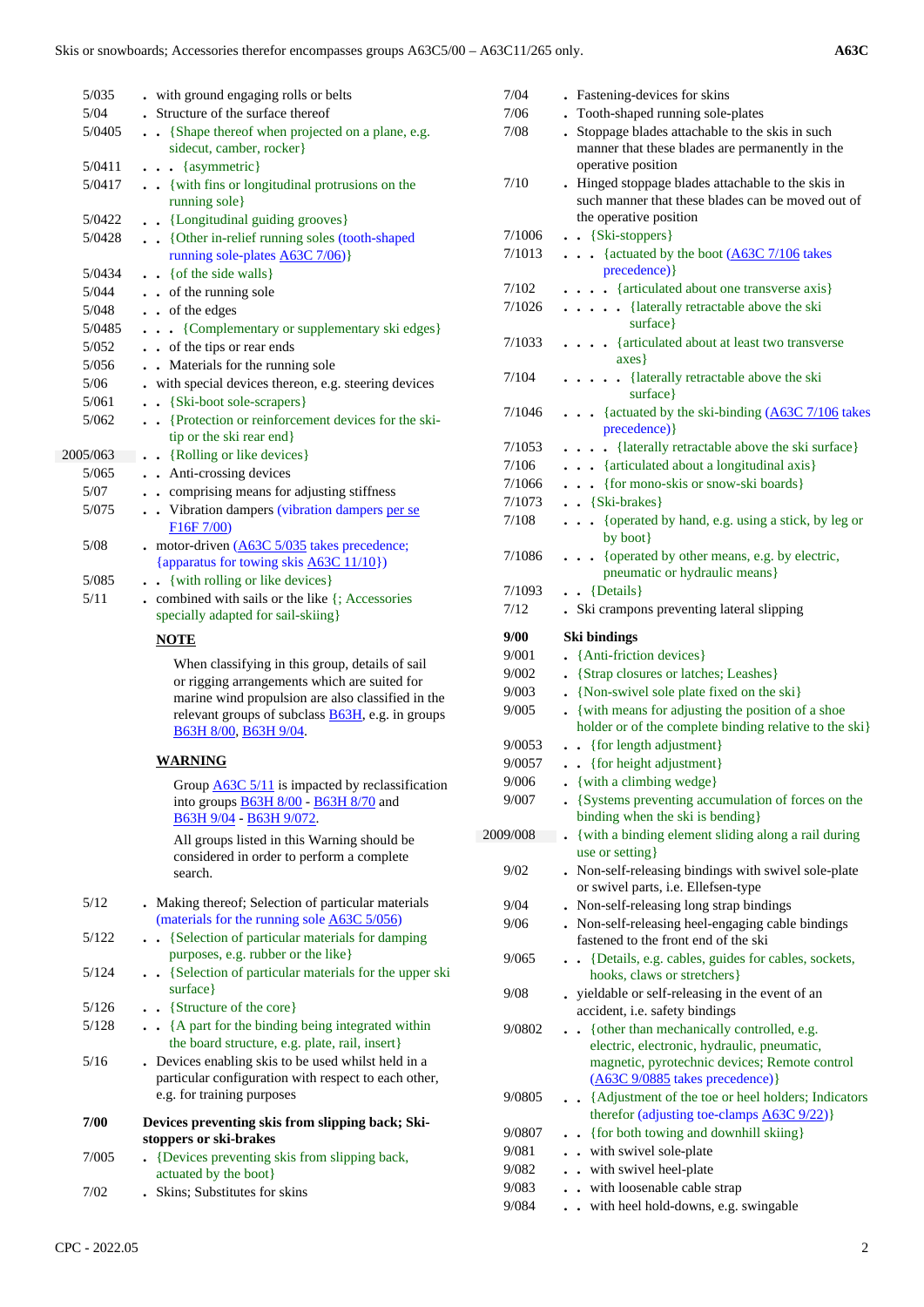| 9/0841          | $\ldots$ {with a single jaw}                                                                      | 10/145 | {between two superimposed binding systems, e.g.                                                    |
|-----------------|---------------------------------------------------------------------------------------------------|--------|----------------------------------------------------------------------------------------------------|
| 9/0842          | . {the jaw pivoting on the body or base about a                                                   |        | cradle                                                                                             |
|                 | transverse axis}                                                                                  | 10/16  | . Systems for adjusting the direction or position of the                                           |
| 9/0843          | . {with a plurality of mobile jaws}                                                               |        | bindings                                                                                           |
| 9/0844          | . {the body pivoting about a transverse axis}                                                     | 10/18  | about a vertical rotation axis relative to the board                                               |
| 9/0845          | {the body or base or a jaw pivoting about a<br>vertical axis, i.e. side release}                  | 10/20  | . . in longitudinal or lateral direction relative to the<br>board                                  |
| 9/0846          | {Details of the release or step-in mechanism}                                                     | 10/22  | to fit the size of the shoe (A63C 10/06 takes                                                      |
| 9/0847          | . {Details of the manual release}                                                                 |        | precedence)                                                                                        |
| 9/0848          | . {Structure or making}                                                                           | 10/24  | . Calf or heel supports, e.g. adjustable high back or                                              |
| 9/085           | . . with sole hold-downs, e.g. swingable                                                          |        | heel loops                                                                                         |
| 9/08507         | . {with a plurality of mobile jaws}                                                               | 10/26  | • Shock or vibration dampers                                                                       |
| 9/08514         | {pivoting about a transversal axis}                                                               | 10/28  | . characterised by auxiliary devices or arrangements                                               |
| 9/08521         | [pivoting about a vertical axis, e.g. side                                                        |        | on the bindings                                                                                    |
|                 | release }                                                                                         | 10/285 | {Pads as foot or binding supports, e.g. pads made                                                  |
| 9/08528         | . {pivoting about a longitudinal axis}                                                            |        | of foam                                                                                            |
| 9/08535         | {with a mobile body or base or single jaw}                                                        | 11/00  | Accessories for skiing or snowboarding (fittings on                                                |
| 9/08542         | {pivoting about a transversal axis}                                                               |        | vehicles for carrying skis <b>B60R 9/12</b> )                                                      |
| 9/0855          | . {pivoting about a vertical axis}                                                                | 11/001 | . {Seats formed of skis or of accessories for skis}                                                |
| 9/08557         | {Details of the release mechanism}                                                                | 11/002 | • {Stretchers formed of skis or of accessories for                                                 |
| 9/08564         | . {using cam or slide surface}                                                                    |        | skis                                                                                               |
| 9/08571         | $\ldots$ (using axis and lever)                                                                   | 11/003 | • {Signalling devices, e.g. acoustical or visual                                                   |
| 9/08578         | . {using a plurality of biasing elements}                                                         |        | (A63C 11/225 takes precedence; means for                                                           |
| 9/08585         | . {using transverse biasing element}                                                              |        | indicating the location of accidentally snow-buried                                                |
| 9/08592         | {Structure or making}                                                                             |        | persons <b>A63B 29/021</b> )}                                                                      |
| 9/086           | . . using parts which are fixed on the shoe of the user                                           | 11/004 | • {Anti-theft devices for skis or ski equipment                                                    |
|                 | and are releasable from the ski binding                                                           |        | $(A63C 11/003$ takes precedence)}                                                                  |
| 9/088           | . . with electronically controlled locking devices                                                | 11/005 | $\bullet$ (on the ski or pole)                                                                     |
| 9/0885          | {remotely operated, e.g. by the skier}                                                            | 11/006 | . Portable locking means }                                                                         |
| 9/10            | . Non-self-releasing toe jaw-irons; Non-self-releasing                                            | 11/007 | . . {Lockable ski racks, cupboards or the like}                                                    |
|                 | binding hooks made of one piece                                                                   | 11/008 | $\cdots$ {coin-operated}                                                                           |
| 9/12            | . Non-self-releasing elastic heel-straps                                                          | 11/009 | . {for carrying devices}                                                                           |
| 9/14            | . Non-self-releasing bindings without heel-straps, but<br>with both guiding cheeks and toe-straps | 11/02  | . Devices for stretching, clamping or pressing skis or<br>snowboards for transportation or storage |
| 9/16            | . Non-self-releasing bindings without straps, but with<br>guiding cheeks                          | 11/021 | . Devices for binding skis in pairs, e.g. straps,<br>clips (A63C 11/023 takes precedence)}         |
| 9/18            | . Non-self-releasing bindings without heel-straps, but                                            | 11/022 | $\cdots$ {with magnets}                                                                            |
|                 | with a clamping device arranged at the front end of,                                              | 11/023 | . . {Carrying-devices}                                                                             |
|                 | or behind, the binding                                                                            | 11/025 | {for skis or ski-sticks}                                                                           |
| 9/20            | . Non-self-releasing bindings with special sole edge                                              | 11/026 | $\ldots$ (on wheels)                                                                               |
|                 | holders instead of toe-straps                                                                     | 11/027 | {Protectors for skis, e.g. containers on the roof of                                               |
| 9/22            | Arrangements for adjusting the toe-clamps                                                         |        | cars                                                                                               |
| 9/24            | . Tighteners for ski bindings (tighteners for self-<br>releasing ski bindings A63C 9/08)          | 11/028 | • · {Storage in cupboards or ski-racks, e.g. with<br>clamping devices }                            |
| 9/245           | . {forming part of a cable binding}                                                               | 11/04  | - for treating skis or snowboards                                                                  |
|                 |                                                                                                   | 11/06  | . . Edge-sharpeners                                                                                |
| 10/00<br>10/005 | <b>Snowboard bindings</b><br>• { of the baseless type, i.e. without structural part               | 11/08  | . . Apparatus for waxing or dewaxing (ski waxes<br>C09G 3/00)                                      |
|                 | under the shoe}                                                                                   | 11/10  | • Apparatus for towing skis $\{(ski-lifts \underline{B61B} 11/00)\}\$                              |
| 10/02           | . characterised by details of the shoe holders                                                    | 11/12  | • Apparatus for hooking the heel part of the boot to                                               |
| 10/04           | Shoe holders for passing over the shoe                                                            |        | the ski                                                                                            |
| 10/045          | {with means to ease introduction of the shoe,<br>e.g. by collapsing upstanding shoe holder        | 11/14  | • Apparatus for repairing damaged skis or<br>snowboards                                            |
|                 | parts }                                                                                           | 11/16  | . Special devices on boots for fastening skis thereto                                              |
| 10/06           | . Straps therefor, e.g. adjustable straps                                                         |        | (A63C 9/00 takes precedence)                                                                       |
| 10/08           | . . Toe or heel stirrups; Clamps                                                                  | 11/18  | . Devices for removing snow from skis, snowboards,                                                 |
| 10/10           | . . using parts which are fixed on the shoe, e.g.                                                 |        | boots or bindings                                                                                  |
|                 | means to facilitate step-in                                                                       | 11/20  | . Snow protectors on skis or snowboards                                                            |
| 10/103          | $\ldots$ { on the sides of the shoe}                                                              | 11/22  | . Ski-sticks                                                                                       |
| 10/106          | {to the front and back of the shoe}                                                               | 11/221 | {telescopic, e.g. for varying the length or for                                                    |
| 10/12           | . Yieldable or self-releasing in the event of an<br>accident, i.e. safety bindings                |        | damping shocks }                                                                                   |
| 10/14           | . Interfaces, e.g. in the shape of a plate                                                        |        |                                                                                                    |
|                 |                                                                                                   |        |                                                                                                    |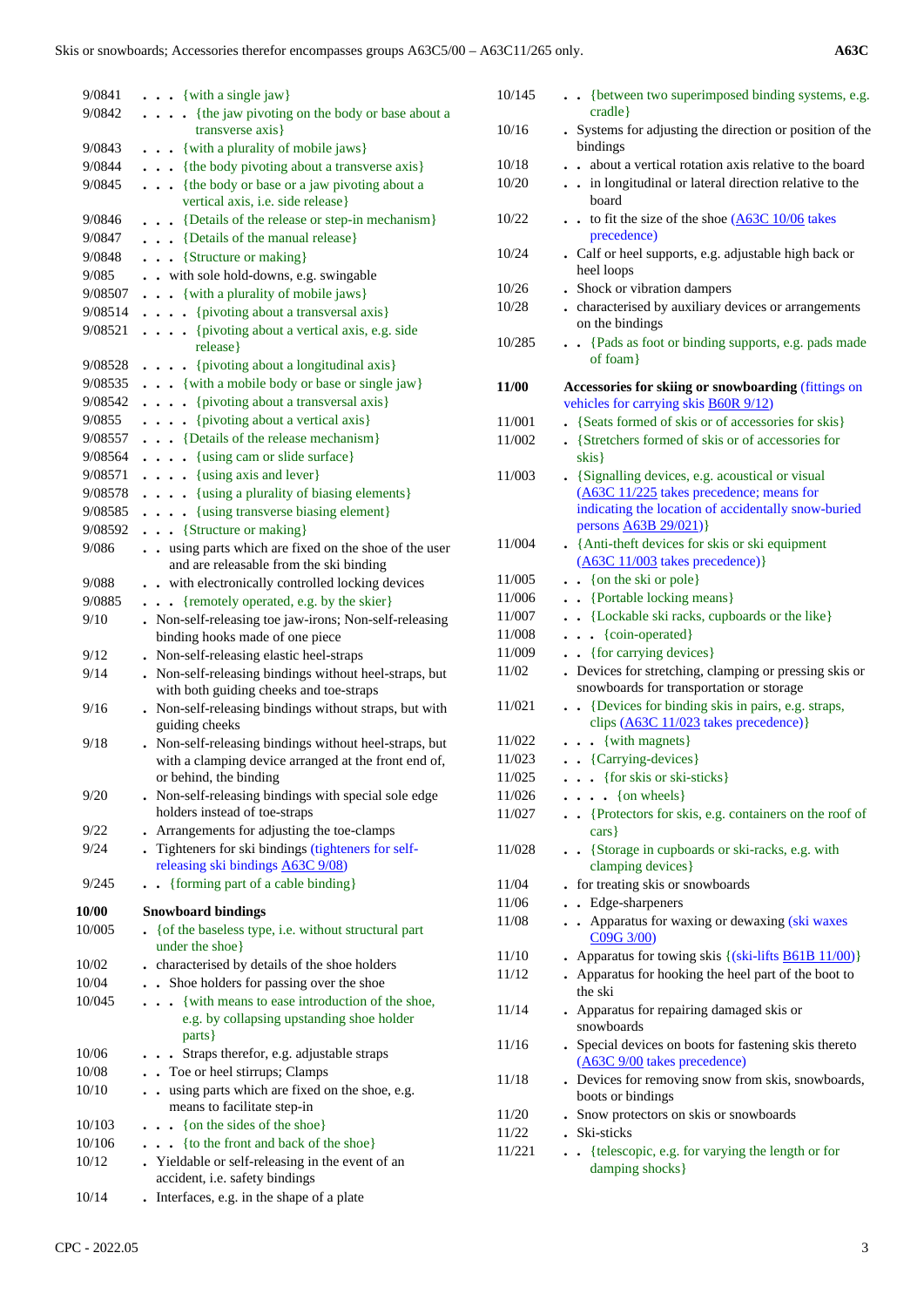| ۰,<br>۰.<br>× | × |
|---------------|---|

| 11/222         | {Ski-stick handles or hand-straps}                                                                 | 17/0033          | • {with a castor wheel, i.e. a swiveling follow-up                                              |
|----------------|----------------------------------------------------------------------------------------------------|------------------|-------------------------------------------------------------------------------------------------|
|                | <b>WARNING</b>                                                                                     | 17/004           | wheel }                                                                                         |
|                | Group $\underline{A63C}$ 11/222 is impacted by                                                     |                  | • {with auxiliary wheels not contacting the riding<br>surface during steady riding}             |
|                | reclassification into groups A63C 11/2224 and                                                      | 17/0046          | • {with shock absorption or suspension system}                                                  |
|                | A63C 11/2228.                                                                                      | 2017/0053        | • {with foot plate quick release or shoe binding}                                               |
|                | Groups <b>A63C 11/222</b> , <b>A63C 11/2224</b> and                                                | 17/006           | • {with wheels of different size or type}                                                       |
|                | A63C 11/2228 should be considered in order                                                         | 17/0066          | • {with inclined wheel, i.e. not perpendicular to the                                           |
|                | to perform a complete search.                                                                      |                  | surface it rolls on}                                                                            |
| 11/2224        | {Connection systems for hand-straps}                                                               | 17/0073          | • {with offset wheel, i.e. wheel contact point to                                               |
|                | <b>WARNING</b>                                                                                     |                  | surface offset from other associated wheel}                                                     |
|                |                                                                                                    | 17/008           | • {with retractable wheel, i.e. movable relative to the<br>chassis out of contact from surface} |
|                | Group $\underline{A63C}$ 11/2224 is incomplete pending<br>reclassification of documents from group | 17/0086          | • {Roller skates adjustable in length to fit the size of                                        |
|                | A63C 11/222.                                                                                       |                  | the foot                                                                                        |
|                | Groups <b>A63C 11/222</b> and <b>A63C 11/2224</b>                                                  | 17/0093          | • {Mechanisms transforming leaning into steering                                                |
|                | should be considered in order to perform a                                                         |                  | through an inclined geometrical axis, e.g. truck                                                |
|                | complete search.                                                                                   |                  | $(A63C 17/011$ takes precedence)}                                                               |
|                |                                                                                                    | 17/01            | · Skateboards (A63C 17/02 - A63C 17/28 take                                                     |
| 11/2228        | {Details of hand-straps}                                                                           |                  | precedence; {rolling devices on skis A63C 5/035})                                               |
|                | <b>WARNING</b>                                                                                     | 17/011<br>17/012 | . . {with steering mechanisms}<br>. {with a truck, i.e. with steering mechanism                 |
|                | Group $\underline{A63C}$ 11/2228 is incomplete pending                                             |                  | comprising an inclined geometrical axis to                                                      |
|                | reclassification of documents from group                                                           |                  | convert lateral tilting of the board in steering of                                             |
|                | A63C 11/222                                                                                        |                  | the wheel axis}                                                                                 |
|                | Groups <b>A63C 11/222</b> and <b>A63C 11/2228</b>                                                  | 17/013           | . {with parallelograms, follow up wheels or                                                     |
|                | should be considered in order to perform a                                                         |                  | direct steering action}                                                                         |
|                | complete search.                                                                                   | 17/014           | . . {Wheel arrangements}                                                                        |
| 11/224         | {associated with timing devices}                                                                   | 17/015           | . {with wheels arranged in two pairs}                                                           |
| 11/225         | . . {with signalling devices, e.g. acoustical or visual                                            | 17/016           | . {with wheels arranged in one track}                                                           |
|                | (means for indicating the location of accidentally                                                 | 17/017           | . Production or mounting thereof}                                                               |
|                | snow-buried persons A63B 29/021)}                                                                  | 17/018<br>17/02  | . . {Ice skateboards}                                                                           |
| 11/227         | . . {Details; Structure}                                                                           |                  | - with wheels arranged in two pairs $\{(\underline{A63C 17}/01)\}$<br>takes precedence) }       |
| 11/228         | . . {Accessories}                                                                                  | 17/04            | . with wheels arranged otherwise than in two pairs                                              |
| 11/24<br>11/26 | . Rings for ski-sticks<br>. Devices for use in mounting ski-bindings to skis,                      |                  | $\{(A63C 17/01$ takes precedence)}                                                              |
|                | e.g. jigs; {Testing or measuring devices specially                                                 | 17/045           | $\bullet$ {Roller skis}                                                                         |
|                | adapted therefor }                                                                                 | 17/06            | . . single-track type                                                                           |
| 11/265         | {Devices for testing or measuring the release                                                      | 17/061           | . {with relative movement of sub-parts on the                                                   |
|                | force of safety ski bindings}                                                                      |                  | chassis }                                                                                       |
|                |                                                                                                    | 17/062           | . {with a pivotal frame or cradle around                                                        |
|                |                                                                                                    |                  | transversal axis for relative movements of                                                      |
| 13/00          | <b>Snow shoes</b>                                                                                  | 17/064           | the wheels }<br>. {comprising steered wheels, i.e. wheels                                       |
| 13/001         | • {Bindings therefor}                                                                              |                  | supported on a vertical axis}                                                                   |
| 13/003         | • {Means thereof for preventing slipping, e.g.                                                     | 17/065           | {with movements during use of the foot plate<br>$\ddotsc$                                       |
|                | crampons, e.g. on frame or shoe plate}                                                             |                  | or shoe relative to the chassis, e.g. inline clap                                               |
| 13/005         | • {Frames therefor}                                                                                |                  | skate }                                                                                         |
| 13/006         | • {Shoe support thereof, e.g. plate, movable relative                                              | 17/067           | . {with adjustable position of the foot plate or                                                |
|                | to the frame}                                                                                      |                  | shoe relative to the chassis}                                                                   |
| 13/008         | • {Adjustable heel support therefor, e.g. climbing                                                 | 17/068           | . {Production or mounting thereof}                                                              |
|                | wedge }                                                                                            | 17/08            | . single-wheel type {with single axis}                                                          |
| 13/02          | . Snow shoe rings                                                                                  | 17/10<br>17/12   | - with endless tracks<br>- with driving mechanisms                                              |
| 17/00          | Roller skates; Skate-boards                                                                        | 17/14            | . with brakes, e.g. toe stoppers, freewheel roller                                              |
| 17/0006        | $\left\{$ Accessories }                                                                            |                  | clutches                                                                                        |
| 17/0013        | . . {Devices used in combination with the skate but                                                | 17/1400          | Contacting one or more of the wheelel                                                           |

- not fixed to it, e.g. supporting frames, sail, sticks, auxiliary wheel aid (uniaxle walk-type tractors 17/1409 **. .** {contacting one or more of the wheels} 17/1418 **. . .** {with radial movement against the roll surface of the wheel}
	- 17/1427 **. . .** {the brake contacting other wheel associated surfaces, e.g. hubs, brake discs or wheel flanks}
	- 17/1436 **. .** {contacting the ground}

 $B62D 51/06$ }

 17/0026 **.** {Roller skates used otherwise than standing or sitting on them, e.g. body skates}

17/002 **. .** {Covers; Guards}